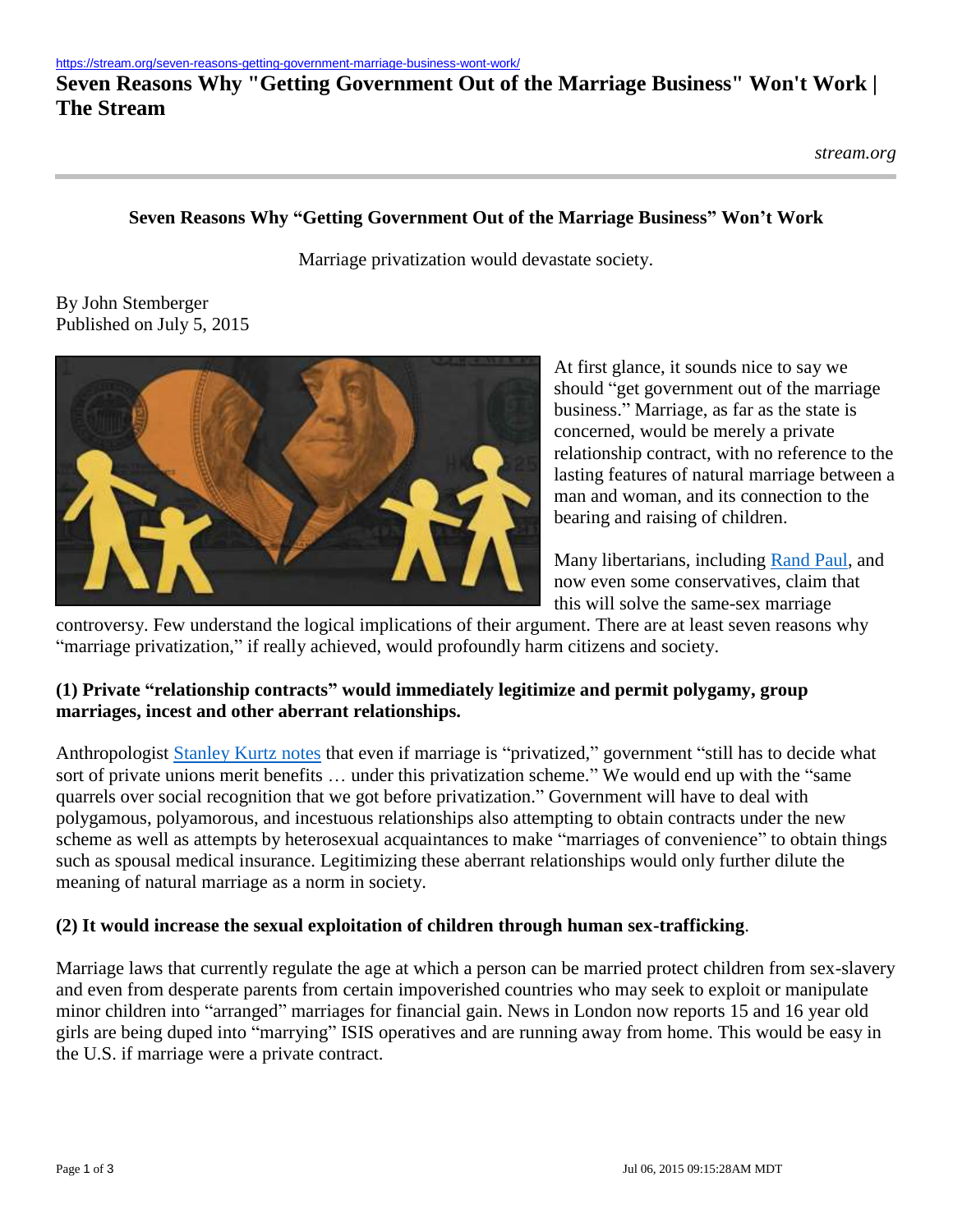<https://stream.org/seven-reasons-getting-government-marriage-business-wont-work/>

### **(3) It would overburden courts and side-step legal protections for children and abandoned spouses, replacing them with court ordered damages, penalties and state-coerced action.**

If a legislature repealed marriage statutes and did nothing to define or regulate the creation and or dissolution of marriages, then by default, parties would be left only with legal contracts to address child custody, visitation, alimony and property rights. If the parties breached these private contracts, litigation would ensue regarding the intent, interpretation, and enforcement of those agreements — many of which would likely be drafted by non-lawyers with vague and confusing terms. Courts would issue penalties, damages and would have to order private parties to enforce contracts, often with draconian results. Real-life economic and practical hardships would befall untold thousands of single mothers where men to abandon their families – or even take forcible physical custody of small children — where no such contract was in place.

The creation of plural marriage and group marriage contracts would create the legal equivalent of the "Wild-Wild-West." These "prenuptial-like" marriage contracts would also further undermine the idea of marriage as a lasting, life-long covenant. Instead of keeping government out of the marriage business, this move would do just the opposite. The great irony of marriage privatization is that it would only increase the state's involvement in the lives of its citizens.

# **(4) It ignores what's best for children.**

Arguments to privatize marriage, whether made by scholars or politicians, tend to ignore what is best for children. Economist Jennifer Roback Morse, who has strong libertarian credentials, [argues that](http://www.thepublicdiscourse.com/2012/04/5073) marriage privatization would come "at the expense of children," and "is a concept developed by adults that will benefit only adults."

In the common law, whenever children are involved in divorce, custody disputes, adoption or dependency proceedings, the legal standard has always been is the best interest of children involved. With the redefinition of marriage to include same-sex unions, "adult desires" have been allowed to trump [what's best for children.](http://cnsnews.com/news/article/abigail-wilkinson/american-college-pediatricians-gay-marriage-ruling-tragic-children) Dissolving marriage law would have the same effect. When men divorce the mothers of their children without these private agreements, single mothers would be left with no laws to protect or support their children.

# **(5) It would create more social maladies, broken families, and human suffering.**

Throughout history, marriage has been always been regulated in some way. In small and cohesive societies, this was usually done through strong social mores and religious institutions. In larger, more diverse and modern societies, marriage has also been regulated through law and public policy. This is part of what separates civil societies from more primitive ones. For this reason, completely privatizing marriage could be a sociological disaster.

Today's inner cities are " $\frac{Exhibit A''}{A''}$  to the poverty, crime, fatherlessness and devastation that emerges when marriage and family structures are weak, fragmented or nonexistent. This measured collapse in inner cities would move even faster into every area of communities if marriage is legally abolished and reduced to private contracts.

#### **(6) It would cost taxpayer's big-time.**

Maggie Gallagher [has called](http://www.nationalreview.com/article/207483/stakes-maggie-gallagher) marriage privatization a "fantasy" since "there is scarcely a dollar that state and federal government spends on social programs that is not driven in large part by family fragmentation: crime, poverty, drug abuse, teen pregnancy, school failure, mental and physical health problems." [A study](http://www.americanvalues.org/search/item.php?id=52) by the Institute for American Values concluded that the cost to U.S. taxpayers from family fragmentation as a result of